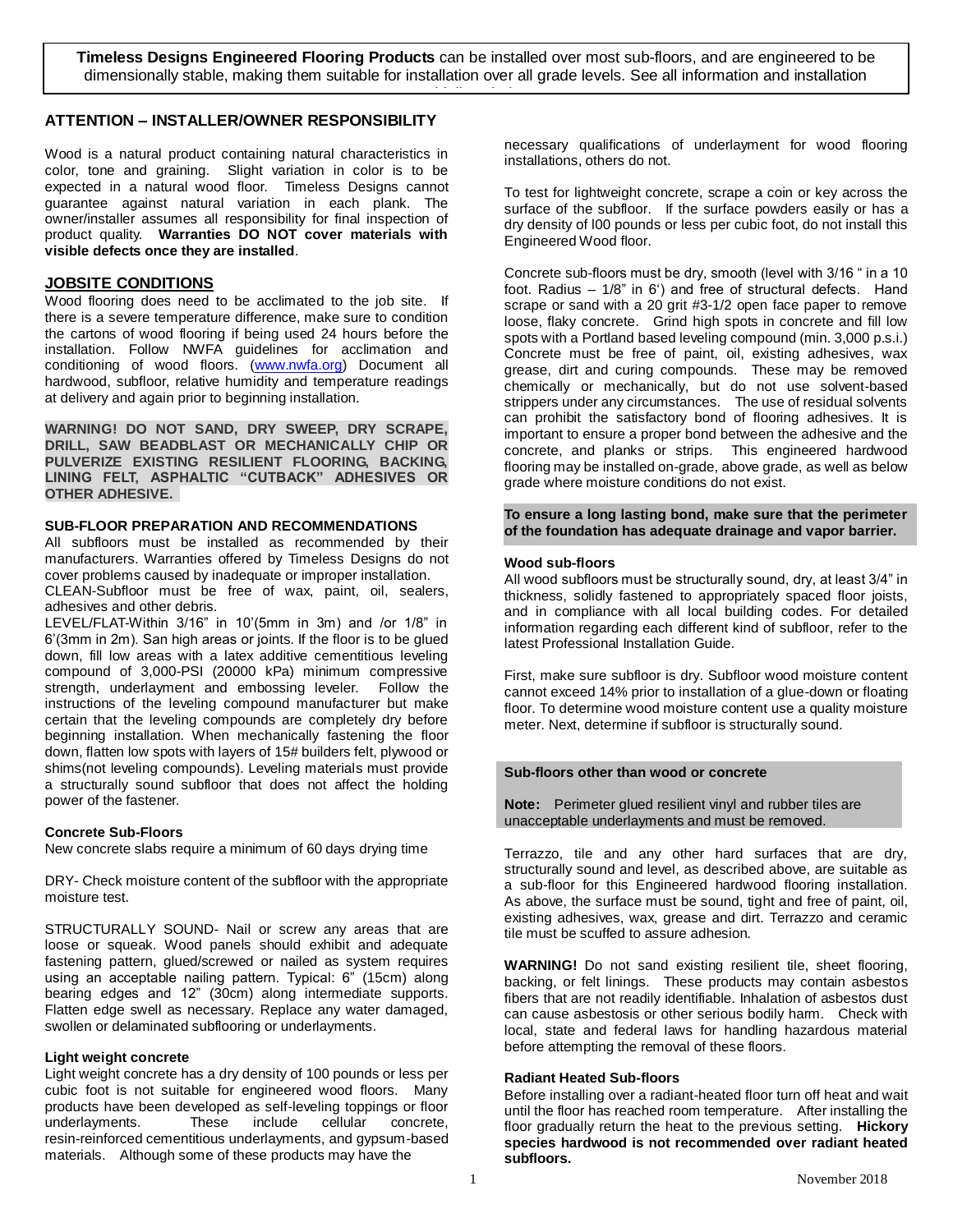Caution: The slab surface must never exceed 85° F in temperature.

### **PREPARATION**

Remove all moldings and wall-base and undercut all door casings with a hand or power jam saw using a scrap piece of flooring as a guide.

### **"Racking the Floor"**

Whether you choose to install the floor with glue, nails, or staples start by using random length planks from the carton or by cutting four to five planks in random lengths, differing by at least 10" to 12". As you continue working across the floor be sure to maintain the 10" to 12" minimum between end joints on all adjacent rows. Never waste material; use the left over pieces from the fill cuts to start the next row or to complete a row.

**Note:** When installing a pre-finished wood floor be sure to blend the wood from several cartons to ensure a good grain and shading mixture through out the installation.

### **GLUE DOWN INSTALLATION GUIDELINES**

There are two ways to install when using the manufacturer's urethane adhesive (wet lay meaning to lay directly into wet adhesive and dry-lay method meaning to allow the adhesive to flash or to tack up.)

**Caution:** Whether you choose to install using the dry or wet method follow all guidelines set by the adhesive manufacturer. By not adhering to the guidelines you can void your flooring warranties

### **Step 1 – (Wet Lay Method)**

Select a starter wall. It is recommended to start the installation along an exterior wall; it's more likely to be straight and square with the room. Measure out from the wall the width of two planks and mark each end of the room and snap your chalk line.

#### **Step 2**

Spread the adhesive from the chalk line to the starter wall using the recommended trowel  $(3/16" \times 1/4" \times 1/2" \times$  notch). It is important to use the correct trowel at a 45% angle to get the proper spread of adhesive applied to the sub-floor, which

will produce a proper and permanent bond. Improper bonding can cause loose or hollow spots.

**Note:** Change the trowel every 2000 to 3000 square feet due to wear down of the notches. This assures you always get the proper spread of adhesive.

#### **Step 3**

Install the first row of starter planks with the tongue facing the starter wall and secure into position. Alignment is critical and can be achieved by securing a straight edge along the chalk line (2'x 4's work well), or by top nailing the first row with finishing nails (wood sub-floor), or sprig/pin nails (concrete sub-floor). This prevents slippage of the planks that can cause misalignment.

Note: The planks along the wall may have to be cut to fit since most walls are not straight.

### **Step 4**

Once the starter rows are secure, spread 2-1/2 to 3 feet of adhesive the length of the room. (Never lay more adhesive than can be covered in approximately 2 hrs.)

Place tongue into groove of plank or strips and press firmly into adhesive never slide planks or strips through adhesive. Use a tapping block to fit planks snug together at side and butt-ends.

Test for proper bond by occasionally lifting a board and looking for good coverage (90%), then replace it into the adhesive.

Clean any adhesive off the surface before it cures using the manufacturer's Adhesive Towels.

Use 3M Blue Mask Tape to hold planks securely in place as you are installing and continue the process through out the installation. Use caution when using a rubber mallet to butt material together, it can burn the finish and cause marring.

**Note:** Never work on top of the flooring when installing with the wet lay method

### **Step 1 – (Dry Lay Method)**

Start by selecting your starter wall and measure out from the wall 27" when installing 2-1/4" strip flooring and 30 when installing 3" planks. This will allow adequate working space. Snap chalk line.

### **Step 2**

Apply adhesive from the chalk line out  $2\frac{1}{2}$  – 3'. Allow adhesive to flash as per the instructions affixed to the top of the adhesive container. The humidity chart will aid in allowing the appropriate flash time based on the temperature and humidity.

Secure your starter rows with a straight edge (2' x 4's). Install planks and secure with 3M Blue Mask Tape as you continue through out your installation. If you must work on top of the newly laid flooring use a kneeling board.

Once the remainder of the floor has been installed go back to the beginning and remove straight edges and spread adhesive on the remainder of the open subfloor, allow to flash for the appropriate time and lay flooring as instructed. Remembering that the planks closest to the wall may need cutting to fit, due to irregularities along the wall. When using the manufacturer's adhesive it is not necessary to roll the floor.

### **Clean Up**

Use Flooring Adhesive Towels to clean as you go, along with a wood flooring cleaner. Both are easy and convenient to use. Adhesive that has cured on the surface of the flooring can be difficult to remove and will require the use of a Urethane Remover. This product has been recommended by the adhesive manufacturer and is safe for the finish of your pre-finished wood floor. Once the floor is completed clean the flooring with a quality wood floor cleaner.

Light foot traffic is allowed after 12 hours but wait 24 hours after installation to remove the 3M blue masking tape. Once the tape is removed clean any adhesive residue left from the tape with Adhesive Towels.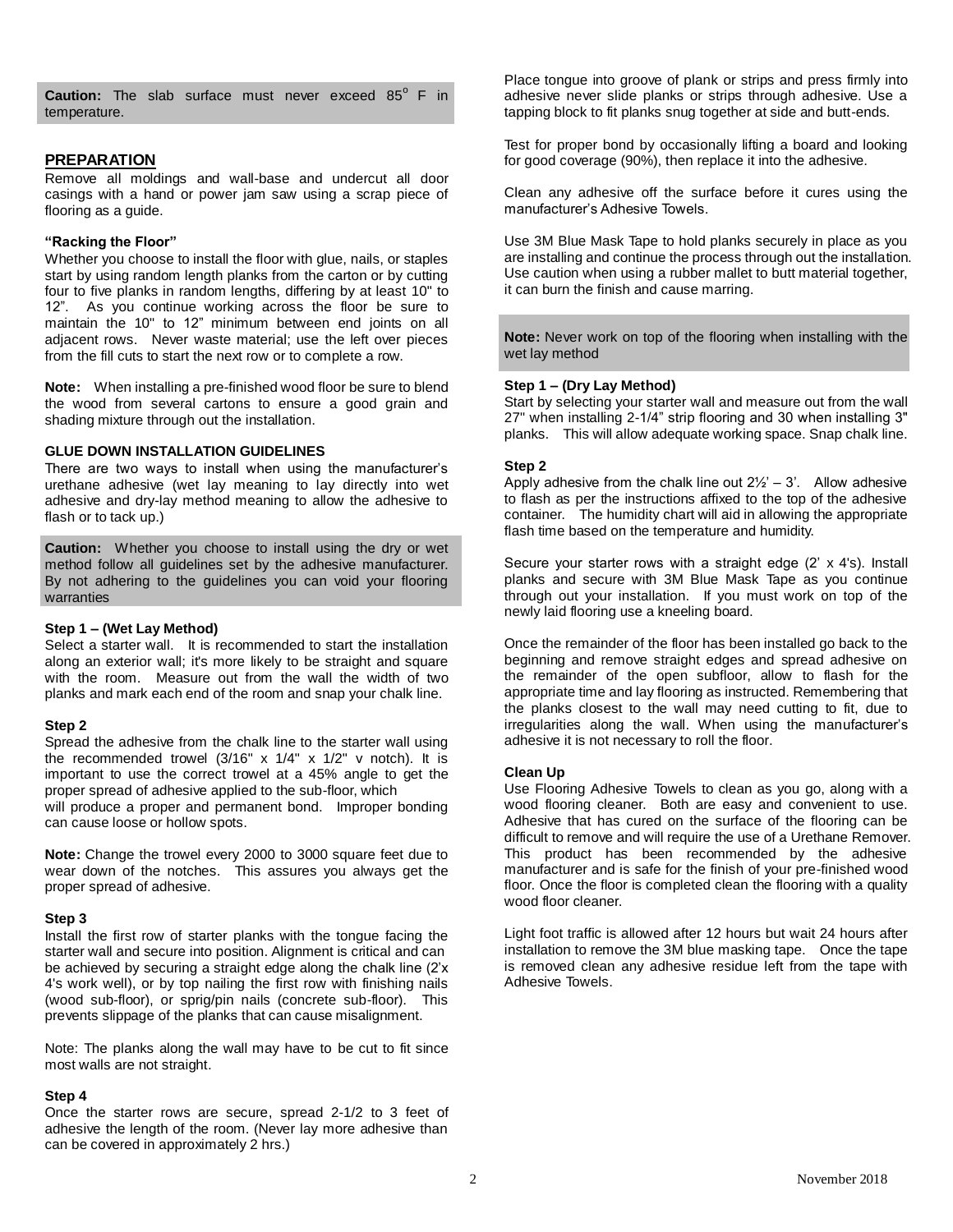### **STAPLE OR NAIL DOWN INSTALLATION GUIDELINES**

These Engineered hardwood floors may be installed over wood sub-floors using staples or nailing cleats.

When installing these engineered wood planks or strips by nailing or stapling, it is necessary to use the proper type of flooring stapler or nailer made for these engineered Wood Floors.

### **Recommended Staplers and Nailers**

We have tested and recommend the Bostitch Floor Runner (S3297-LHFZ). The recommended staple for the Bostitch floor runner is their 1" staple (SB97-1G). We have tested and recommend the power Nailer - #200 and #250 nailer using a 1" (3/8" engineered), 1-1/4" (1/2" and 5/8" engineered) or 1-1/2" (9/16" and 3/4" engineered) power cleat. You must use the 3/8" or ½" adapter as appropriate.

**Caution**: We have tested the above-recommended tools. Other staplers, staples, nailers and cleats may work as well however, since they are not currently recommended if their use damages or fails to properly secure the flooring the responsibility is the installers and not the manufacturer.

### **Step 1**

**You must staple or nail 1"- 2" from the ends and every 4"- 6" along the edges**. This will help insure a satisfactory installation. It is best to set the compressor PSI at 80 – 85 lbs. to keep the staples from going through or breaking the tongues. Improper stapling techniques can cause squeaks in the floor.

Adjustments may be necessary to provide adequate penetration of the nail or staple into the nail bed. You want it flush in the nail pocket. Use a scrap piece of flooring material to set tools properly before installation.

Before installation of the engineered flooring begins install 15lb roofing felt or resin paper over the sub-floor. This will retard moisture from below and may help prevent squeaks. Keep in mind there is no complete moisture barrier system for staple or nail down installations. Make sure each run of felt paper overlaps the previous run by 3 inches.

### **Beginning installation**

Place the planks with the tongue facing away from the wall and along your chalk line. Use brads or small finishing nails to secure the first starter row along the wall edge 1"- 2" from the ends and every 4"-6" along the side. Counter sink the nails and fill with the filler that blends with the flooring installed. Place the nails in a dark grain spot in the board. The base or shoe molding will cover the nails when installed after completion of the installation.

Blind nail at a 45° angle through the tongues. It will be easier IF YOU PRE-DRILL THE HOLES IN THE TONGUES. Nail 1"-2" from the ends and every 4"-6" along the sides. It will be necessary to blind nail the next 2 rows. A Stanley BT35 brad nailer with 1" - 1-3/8" brads can also be used to blind nail and no pre-drilling is needed.

Continue the installation using an engineered wood flooring stapler, using staples or nails recommended by the manufacturer. Nail or staple the flooring 1"- 2" from the ends and every 4"- 6" along the edge tongues.

### **FLOATING INSTALLATIONS**

#### **Before You Start**

- Plan your layout and determine the direction of the installation in the room. Planks installed parallel to windows accent the hardwood best.
- Blending the cartons: To achieve a uniform installation appearance, preselect and set aside hardwood planks that blend best with all trims and moldings. Install these planks next to best blended moldings.
- Remove all wall mounted moldings such as base and quarter round.
- Floor should be installed blending planks from several cartons at the same time to ensure good color and shade mixture throughout the installation.
- Be attentive to staggering the ends of the boards at least 10" to 12" when possible, in adjacent rows.
- The floating floor underlayment already has double-sided tape for ease of taping the precut overlapping seams. If a non-adhesive underlayment is used, tape all seams.
- Do not install in areas of high moisture such as bathrooms and powder rooms.

# **PREPARATION**

### **Undercut Door Casings**

Undercut all door casings 1/16" higher than the thickness of the flooring materials being installed. To do this, use a scrap piece of flooring as a guide. Lay it on the substrate and cut the casing with a handsaw or use a power jamb saw set at the correct height. Remove all moldings and wall-base, and undercut all door casings.

### **Underlayment**

Use Timeless Designs Underlayment or equivalent underlayment with equal or better specifications. Underlayment requirements are very critical to a floating installation. Excessive pad compression or compaction is a common cause of seam failure.

Lay the underlayment on the floor with the moisture barrier facing up. The direction of the underlayment should be parallel to the direction of the floor. For the first row of the flooring the underlayment should be placed so that approximately 1 inch overlaps onto all perpendicular walls. Place the following row next to the first row on top of the lower moisture barrier overlap. Remove the adhesive strip and fold back the upper overlap on the second row. Make sure the underlayment fits together tightly (don't leave gaps). On the last row, place the underlayment; use a moisture resistant tape to connect the 2 pieces so water cannot penetrate the underlayment.

### **Expansion Space**

An expansion space of at least ½ inch must be maintained around the perimeter of the room, all pipes, counters, cabinets, fireplace hearths, door frames and any other fixed vertical objects in the room. **Doorway or archways 4 feet or less and rooms larger than a 26 x 33 are required to have a T-Molding**.

### **Glue and Glue Placement**

The recommended glue for floating installation is Roberts 1406 Tongue & Groove Floating Floor Glue. The glue must be placed along the topside of the grove the full length of the grooved side and end. This can be accomplished by inverting the plank and applying a bead of glue (3/32") to the topside of the groove (side of the groove nearest the face of the plank), when the plank is turned back over the glue will flow down the back of the groove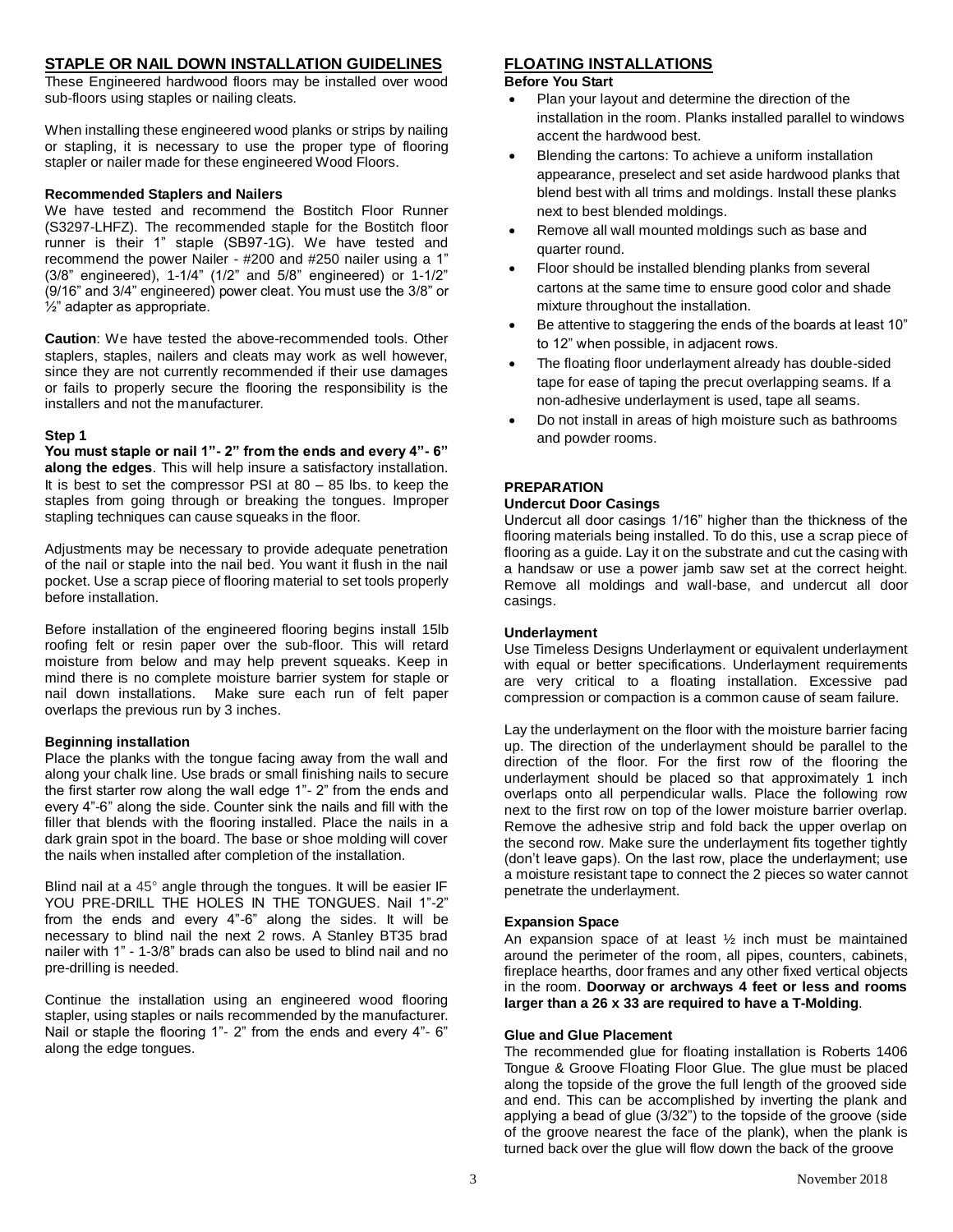allowing total coverage. Apply only a 3/32-inch bead of glue; if the groove is filled with glue it will be difficult to close the seam not allowing a tight fit.

### **Getting Started**

The installation begins with three rows of flooring glued together and held in place with 3M blue painters tape (#2080) with the groove side facing the wall. Spacers must be used to establish the minimum ½" expansion space from the walls. These three rows must be straight, square and in rack because they establish the alignment of the rest of the floor. After putting these three rows together allow the glue to set (15 to 45 minutes) before proceeding with the installation. With the tongue facing out the planks can be tapped together with a tapping block on the tongue to make a snug fit. After installing 8 or 10 rows of flooring; stand back and check for crowning due to tension strapping or any damage caused by improper taping.

### **CLEAN AS YOU GO**

**If any glue squeezes out of the seam between the planks allow it to dry for 10 to 15 minutes and then lightly scrape it away with a plastic scraper or putty knife, any glue left may be cleaned with a damp cloth. Do not allow the glue to dry on the face of the flooring; it will be very difficult to clean off.**

### **Starting Off – The First Three Rows Row One**

Plank 1 should begin in the left hand corner of the room. Spacing around the wall perimeter of ½" can be maintained by using wood wedges. The planks are laid with the groove side facing the wall. The first row starts with a full length board; working from left to right will be required when installing engineered hardwood flooring. Slide the end groove to the board being installed with the end tongue of the board you previously installed. Place each plank firmly against the wood wedges. After setting the first row and making sure you are against a firm starting point, lay out three to four rows before starting to install.

Plank 2 end tongue is connected to the end groove of Plank 1. Lay the rest, plank after plank, in this manner until you have completed the first row. Cut the last plank accordingly. Please ensure that this first row is straight using the wedges to maintain proper 1/2" expansion space from the wall.

#### **Row Two**

When possible use leftover plank from the first row to begin the second row. The leftover piece from the first row should be considered for this starter piece to minimize waste. Initial layout of the material will allow you to check your end seams to ensure they are not too close. End joints on adjoining rows should offset by no less than 10" to 12". Align this plank and lock the side into place against the plank in row 1. The next plank is aligned with the end joint first into the previous plank in row 2. The side of plank is then tapped lightly against the previously laid row. Continue laying in the way across the entire row. A square edge tapping block is needed to aid in the connection of the locking system on the long side. The planks are now laid row after row in this sequence.

#### **Row Three and Remaining Rows**

Move rows if necessary to ensure that you are not showing any undesirable joint patterns. The rest of the row's end joints should be random throughout the row with end joints are no closer than 10" from one another. When the planks are being tapped in place, a non-random pyramid of stair step pattern is used to ensure the planks remain engaged through the force of the tapping.

### **Complete the Installation**

- Clean floor with the recommended wood flooring cleaner.

- Install or re-install any transition pieces that may be needed, such as Reducer Strips, T-moldings, or Thresholds. The products are available pre-finished to blend with your flooring.

- Install or re-install all base and/or quarter round moldings. Nail moldings into the wall, not the floor. Inspect the floor, filling all minor gaps with the appropriate blended filler.

- If the floor is to be covered, use a breathable material such as cardboard. Do not cover with plastic.

- Leave warranty and floor care information with the owner. Advise them of the product name and code number of the flooring they purchased.

- To prevent surface damage avoid rolling heavy furniture and appliances on the floor. Use plywood, hardboard or appliance lifts if necessary. Use protective castors/castor cups or felt pads on the legs of furniture to prevent damage to the flooring.

# **MAINTENANCE**

These Engineered Hardwood Floors are very easily maintained. No wax, no mess. Simply use a quality wood floor cleaner and a specialty terry cloth flooring mop available from flooring retailers.

**Step 1:** Vacuum or sweep your floor to remove any particles that could scratch your floor.

**Warning:** Vacuums with a beater bar or power rotary brush head can damage a wood floor and never should be used.

**Step 2:** Apply the cleaner directly to the terry cloth flooring mop, **not** to the floor!

**Step 3:** Use a back and forth motion with the mop. When the terry cloth cover becomes soiled, simply replace it with a clean one. Cleaning the floor with a soiled cover could cause streaking. The covers are re-usable so simple throw the cover in the wash and dry its as you would any towel.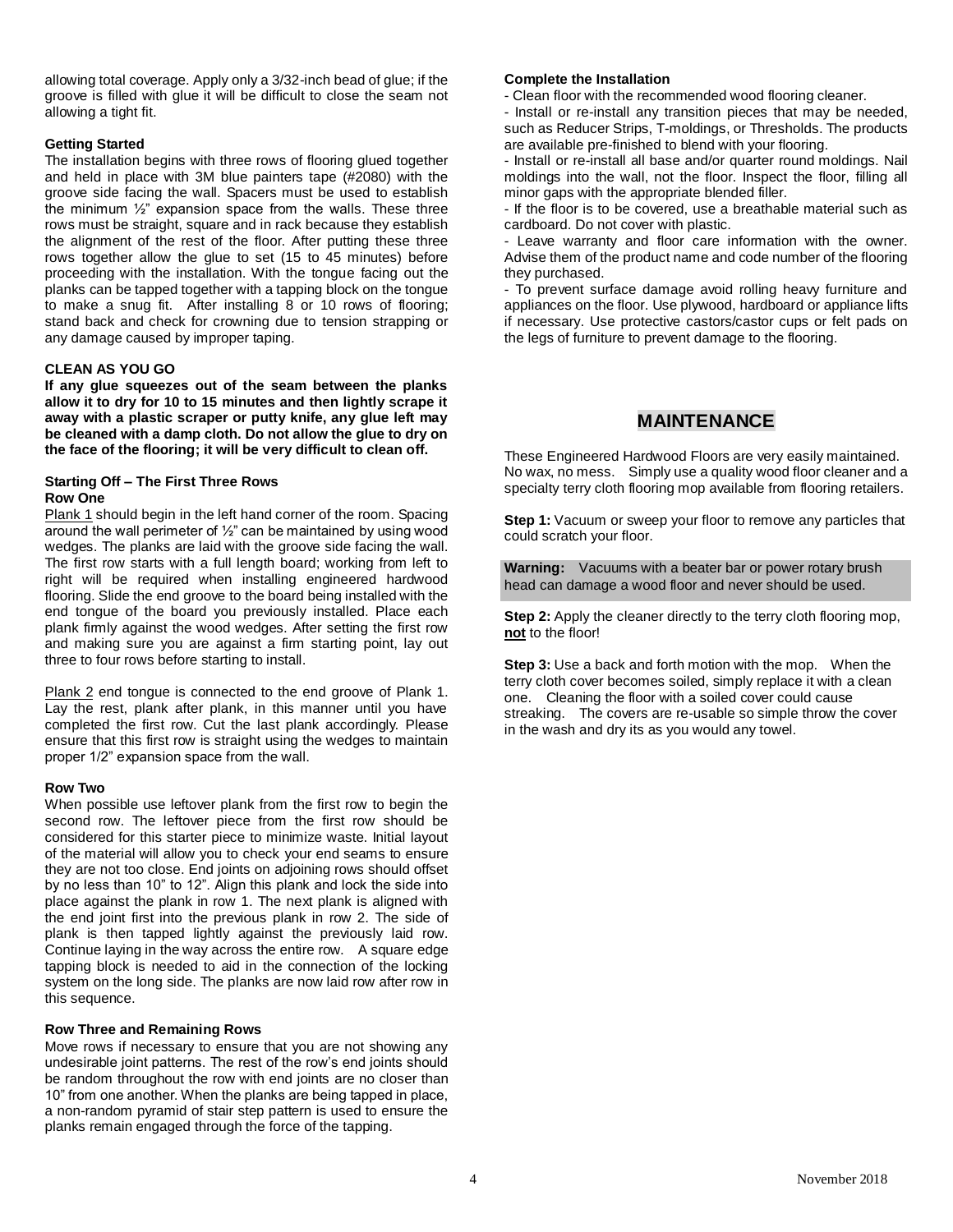Manufacturer warrants the original purchaser of its Engineered Hardwood Flooring in North America to the following warranties:

# **FINISH, WEAR, AND STRUCTURAL IINTEGRITY WARRANTY**

*See Timeless Designs Website for Warranty years information (tmelessdesignsflooring.com)*

Manufacturer warrants to the original purchaser that its finish surface layer will not wear through, peel off or delaminate under normal and ordinary residential use.

Manufacturer warrants its products in their original manufactured condition to be free from manufacturing and workmanship defects including milling, and grading (within the industry standard tolerance of 5%).

These warranties, which begin from the date of purchase, apply only to products used in indoor dry residential applications and are valid only in North America. These warranties apply only to the original purchaser and the original residential location where the product is installed and are not transferable.

Hardwood Flooring being a natural product will continue to expand and contract during seasonal and temperate changes. Product when properly installed may experience slight separation (up to 1/32") between boards. If minor separation or seasonal cracks occur, they are not covered by this warranty.

Product thought to be defective by the person doing the installation should be returned to your dealer for inspection and possible replacement **PRIOR TO INSTALLATION**. Installation implies acceptance. No warranty will be offered for appearance related claims such as grade or color once the products are installed.

### **IF THE ENGINEERED FLOORING SHOULD FAIL TO MEET THE TERMS OF THE WARRANTY MANUFACTURER AT ITS OPTION WILL EITHER**:

- Supply replacement product or parts to repair or replace the defective product at the manufacturer's option.
- Refund the full purchase price of the defective product

**THIS WARRANTY IS EXCLUSIVE**. It covers the repair or replacement of defective materials only and does not cover labor costs unless professionally installed by a certified flooring installer. Installation of the replacement products will be at the original purchaser's expense. If professionally installed, the manufacturer will pay the reasonable labor costs to perform the replacement or repair during the first five (5) years from the date of the original purchase. In the event that the style installed in the home is no longer available, the manufacturer will replace the affected floor with another style of equal value. **THE ABOVE DESCRIBED REMEDY IS THE ORIGINAL PURCHASER'S SOLE AND EXCLUSIVE REMEDY FOR CLAIM UNDER THIS LIMITED WARRANTY.**

# **CONDITIONS**

Manufacturer will honor claims under this warranty only if all of the following conditions are satisfied:

- At all times between purchase and installation the flooring must be properly stored according to installation instructions.
- Interior Residential Construction Only
- The flooring must be installed according to the recommended installation instructions and material and **relative humidity** in the area of use must be within a normal range of 35%-55%. HVAC system must be in operation before, during and after installation. It is recommended that the HVAC system has both a dehumidifier and humidifier system to maintain the relative humidity at proper levels.
- This limited warranty applies only where the affected area of the flooring is visible and covers an area greater than 10% of the room.
- A description of the problem and/or a photograph/sample that clearly shows the warranty problem must be presented.
- The covered person must provide valid proof of purchase in the form of a sales receipt or invoice. This must show the date of purchase, original purchase price, and that he/she is the original purchaser
- Manufacturer must receive written notice within 30 days after discovery of any claimed defect or failure covered under this warranty, but within the time period applicable to the limited warranty.
- Manufacturer reserves the right to have a manufacturer's designated representative or firm inspect and take samples of the hardwood floor for analysis.
- Manufacturer must be given 60 days following notice to inspect the product to confirm any failure.
- Inspections of the hardwood floors must be performed in accordance with industry standards from a standing position with normal lighting and no glare.
- Written notice and all photographs, samples and other documentation should be sent to the distributor/dealer from which the flooring was originally purchased.